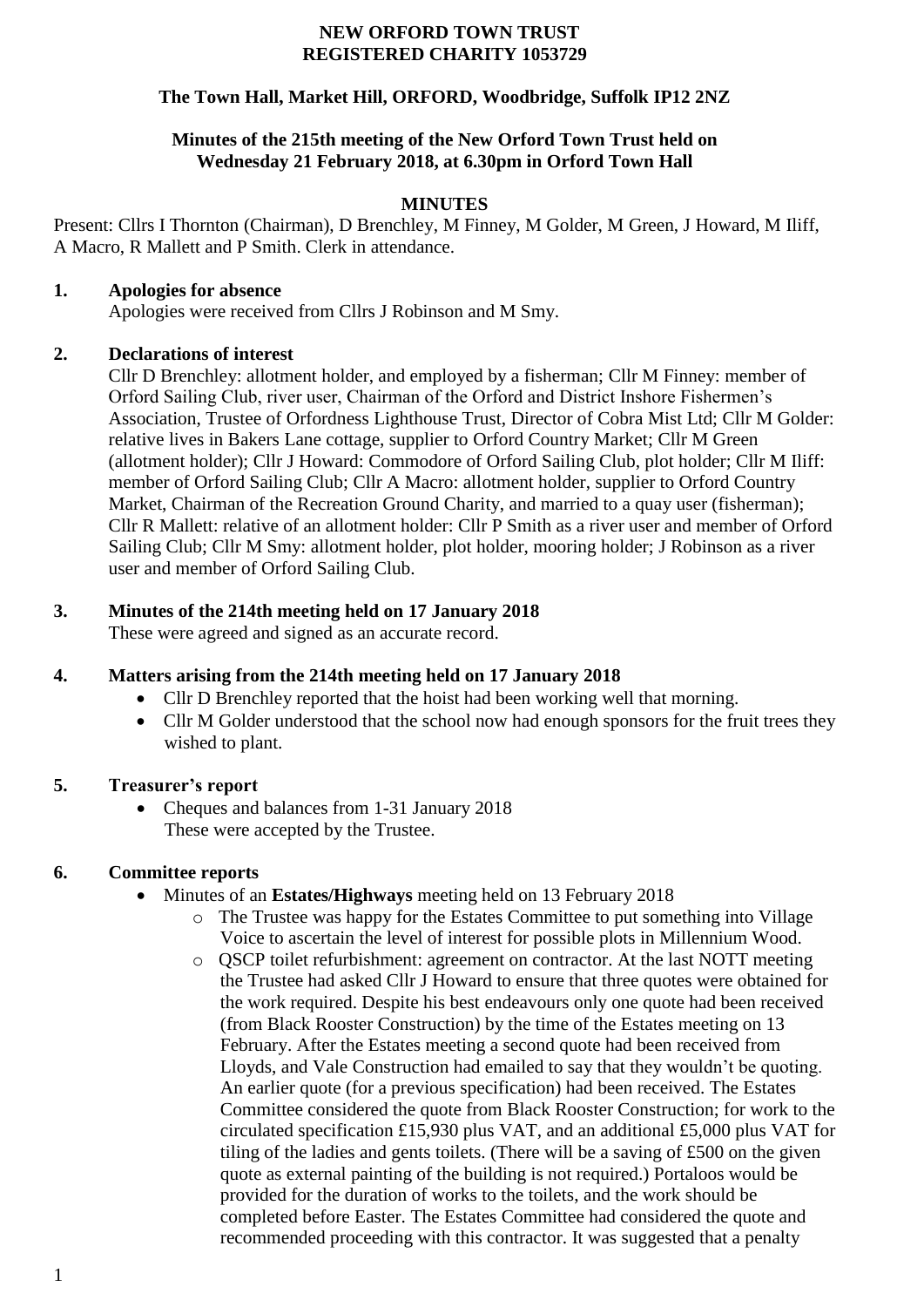clause should be included in the contract and Cllr J Howard will agree this with the contractor. After discussion Cllr M Finney proposed that the quote from Black Rooster Construction should be accepted, including the tiling of the ladies and gents toilets. This was seconded by Cllr R Mallett and agreed unanimously

- o The Clerk reported that she had spoken with Suffolk Coastal Norse, who clean the current toilets. They have said that they will clean the portaloos each day whilst the refurbishment is ongoing. They had suggested that NOTT might wish to consider pay-per-use toilets, as this could generate some revenue. After discussion the Trustee agreed that this was not something it wished to consider, as it considered that the toilets were used a lot by visitors who already pay to park in the NOTT car park. Cllr M Finney commented that several people had said to him that they do not park in the car park as they don't want money going to SCDC and they were unaware that NOTT were the owners. Cllr M Finney suggested that the existing signage was not clear on this point.
- Minutes of a **Riverside** meeting held on 22 January 2018
	- o The Clerk will ascertain if work to replace the damaged strakes has been carried out by A Moore.
	- o Cllr M Finney reported that P Benstead would be sorting out some protection for the hoist.
	- o Re Rindy Frost lease: it was agreed that the Clerk should contact Mr Frost to get some more information about how he intended to sort out his electric and water supplies, whether he had been in touch with SCDC's planning department, and how he will deal with oil disposal etc.
	- o Cllr M Finney asked about the upcoming moorings maintenance tenders, and Cllr I Thornton explained that this would be discussed at the next Riverside meeting.

# **7. General Trust business**

- Clerk's report on outstanding matters: none to discuss.
- Orford Ness Memorial (Cllr M Finney): Cllr M Finney reported that he would be meeting with Nick Collinson (National Trust Regional Manager) to discuss the Memorial, and how it will be unveiled. A date in early summer is being suggested, and they are looking to tie the opening in with the date of a suitable anniversary.
- It was reported that an old anchor had been dragged up from the riverbed during the servicing of the moorings, and it was suggested that this could be put somewhere on the Quay, possibly in front of Figgs Shelter.
- General Data Protection Regulation (Cllr P Smith): Cllr P Smith had made various enquiries with SALC to see if NOTT needed to appoint a Data Protection Officer in light of the new GDPR. He had also sought advice from the office of the Surveillance Commissioner, as NOTT operates a CCTV system. He spoke to one of their representatives on 9 February 2018 to ask advice, and they advised that as NOTT was not a public authority and did not process data on a large scale, it did not need to appoint a DPO. It commended NOTT on previous registration with the ICO. The Clerk will produce a retention of documents policy. In preparation for GDPR the Clerk wishes to start to clear out old documents which are no longer needed for the day-to-day business of NOTT, and the Trustee agreed to this. The Clerk commented that the lockable cupboard in the New Room contains old filing which may have personal information in it, and that other hall users have access to this cupboard. The Clerk felt that the cupboard should only be accessible by NOTT staff, and that other users would need to find storage elsewhere. The Trustee agreed that a new cupboard should be made to house the Emergency Group equipment, and that this should possibly be located in the Main Hall, where the piano is. The Trustee agreed that the piano was no longer required and that the Clerk should try and get it taken away.

### **8. Correspondence**

 Email from Clare Greenwell re fundraising event on the river, August 2018. Mrs Greenwell is trying to organise a flotilla from Aldeburgh to Orford on a date on the Bank